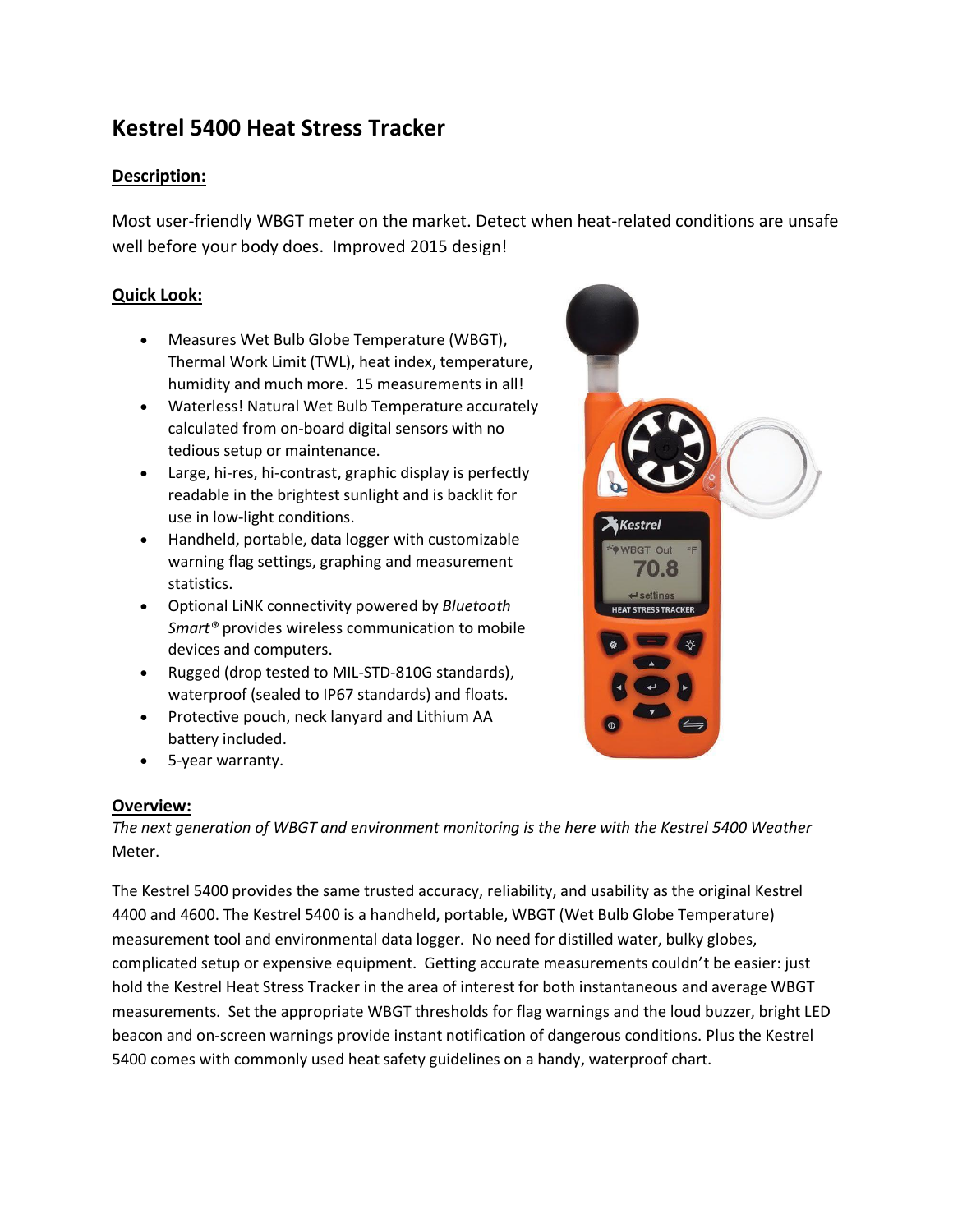Unlike other WBGT meters on the market, the Kestrel 5400 is a full-featured weather meter as well. Measure wind speed, maximum wind gusts, temperature, humidity, pressure, wind chill, density altitude and more. No matter what your activity, the Kestrel 5400 provides insight into the critical conditions affecting safety, performance and success. The Kestrel 5400 with LiNK wireless data communication adds a compass for tracking wind direction as well, expanding its usability to include HAZMAT response, and even measuring headwind at the running track!



The new Kestrel 5 Series platform adds many new features and options. If you're familiar with the Kestrel 4400 or 4600, the first thing you'll notice is the larger, higher-resolution and contrast display and improved font readability. The Kestrel 5 series also includes a built-in dual color backlight, extra-strong polycarbonate lens and AA battery operation and offers optional LiNK iOS and Android wireless connectivity and app support. Like all Kestrel meters, the Kestrel 5400 is drop-proof, dust-proof, waterproof and able to withstand harsh environments without damage – so it can be used anywhere needed to keep athletes, workers, military personnel and animals safe from heat injury. A range of carry pouch options makes it even easier to take your Kestrel meter with you.

Pair the Kestrel 5400 with the optional Kestrel Vane Mount for hands-free measurements over the course of the practice, training session or workday. And for maximum functionality, choose the Kestrel 5400 with LiNK to transmit live measurements to your phone or tablet when you're within range. The Kestrel LiNK app will also display alerts on your mobile device to let you know when conditions have become dangerous.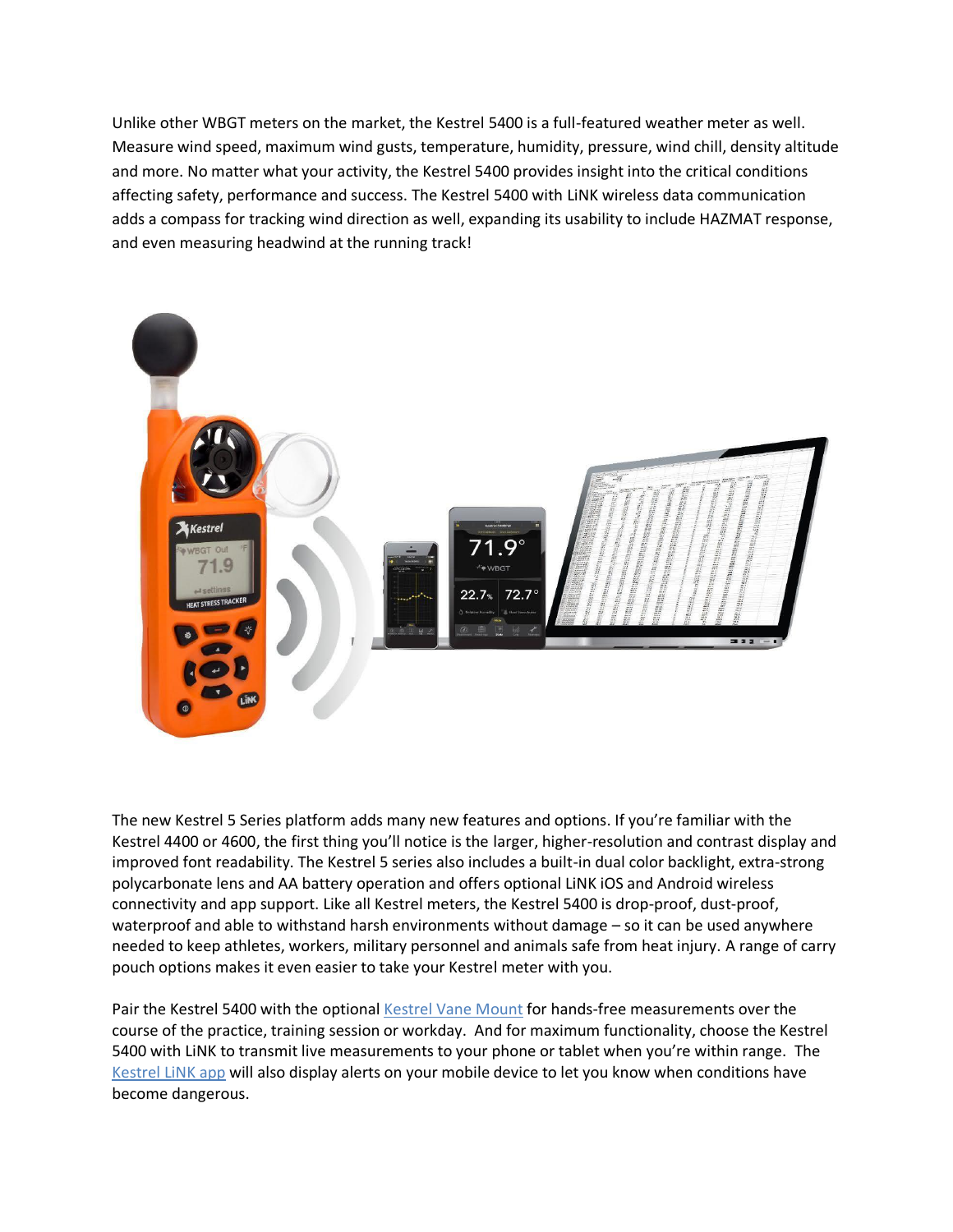In addition to measuring the current environmental conditions, the Kestrel 5400 tracks and logs over 10,000 sets of time-stamped data. Your data log can be transferred to a mobile device wirelessly with the LiNK wireless communication option and Kestrel LiNK app, or to a PC/MAC with either the accessory Kestrel LiNK Dongle or waterproof USB Data Transfer Cable (available separately).



Kestrels have been put to the test in some of the harshest conditions on the planet. U.S. Special Forces, combat weather teams, wildland firefighters, smoke jumpers, Mt. Everest expeditions and auto pit crews are just a few who rely on a Kestrel to provide them with the crucial environmental data they need. The Kestrel Heat Stress Tracker line has been used by the US Army, US Navy, athletic trainers, and even organizers at the Boston Marathon. There truly is no comparable environmental safety monitoring tool on the market. Adopt best safety practices for *your* team or workplace and add a Kestrel Heat Stress Tracker to your toolkit.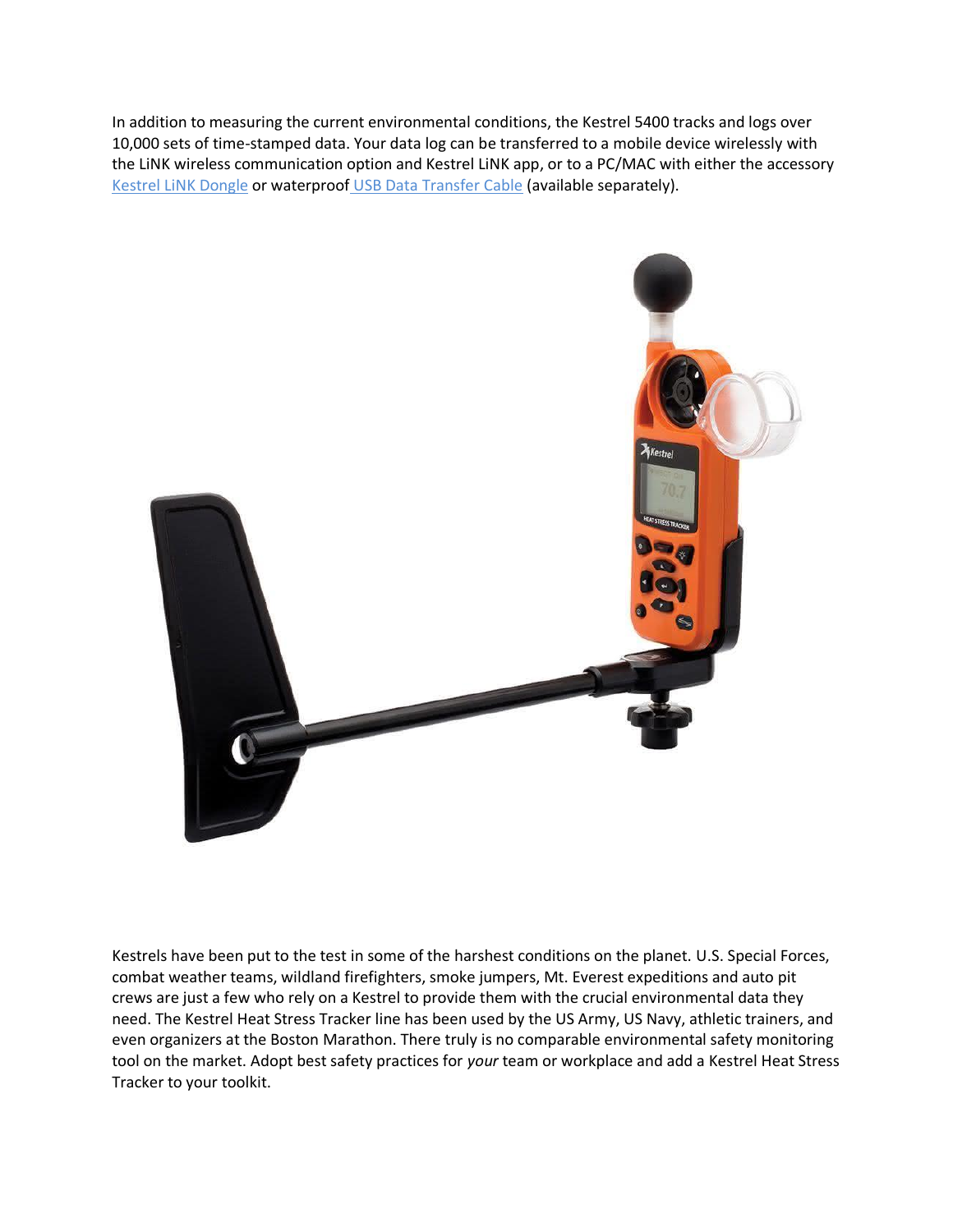## **What's New in the Kestrel 5400:**

| <b>Features</b>                                             | <b>Benefits</b>                                                                                                                                                                                                                                                                                                                          |
|-------------------------------------------------------------|------------------------------------------------------------------------------------------------------------------------------------------------------------------------------------------------------------------------------------------------------------------------------------------------------------------------------------------|
| Kestrel LINK for mobile                                     | Android and iOS apps put crucial information at your fingertips with real-<br>time remote data viewing on phones and tablets up to 100' away. Kestrel<br>LiNK also provides easy data export, threshold alerts and simple firmware<br>updates.                                                                                           |
| LINK wireless connectivity<br>powered by Bluetooth<br>Smart | Robust, easy connectivity to both iOS and Android mobile devices as well as<br>Windows and Mac computers. (Computers require optional Kestrel USB<br>Dongle.)                                                                                                                                                                            |
| <b>USB Data Transfer Cable</b>                              | Low profile, lightweight, waterproof cable provides wired connectivity to<br>Windows and Mac computers for fast data uploads and firmware<br>updates. Compatible with every model in the Kestrel 5 Series.                                                                                                                               |
| Sleek, rugged tripod vane<br>mount                          | Small, secure, robust vane mount turns any Kestrel 5 Series meter into a<br>portable weather station that remains oriented into the wind. (Included in<br>some models where noted, otherwise sold as optional accessory.)                                                                                                                |
| Large, high contrast<br>screen                              | Easily readable text in almost any setting, including bright sunlight, with<br>more visible information on the screen at all times. This high-resolution<br>display is easy on the eyes, allowing you to get more information from<br>customizable user screens, charting and graphing options without causing<br>eye strain or fatigue. |
| Dual color backlight                                        | Toggle backlight color between standard white and night-vision-preserving<br>red (NV). The red NV backlight features an optical wavelength selected to<br>help users sustain natural night vision and reduced brightness to avoid<br>detection during night maneuvers.                                                                   |
| Secure battery door                                         | Large, O-ring sealed door provides easy, tool-free battery access.                                                                                                                                                                                                                                                                       |
| Scratch and breakage-<br>resistant window                   | Rigid, polycarbonate lens with scratch-coating protects the display from<br>damage.                                                                                                                                                                                                                                                      |
| Corrosion-resistant<br>battery compartment                  | Battery is isolated from electronics, reducing damage in the event of a<br>battery leak. (Note - Lithium AA batteries strongly recommended to avoid<br>battery leakage altogether.)                                                                                                                                                      |
| Intuitive user-interface                                    | Icon-based navigation, intuitive keypad, and multiple languages make the<br>Kestrel a breeze to use.                                                                                                                                                                                                                                     |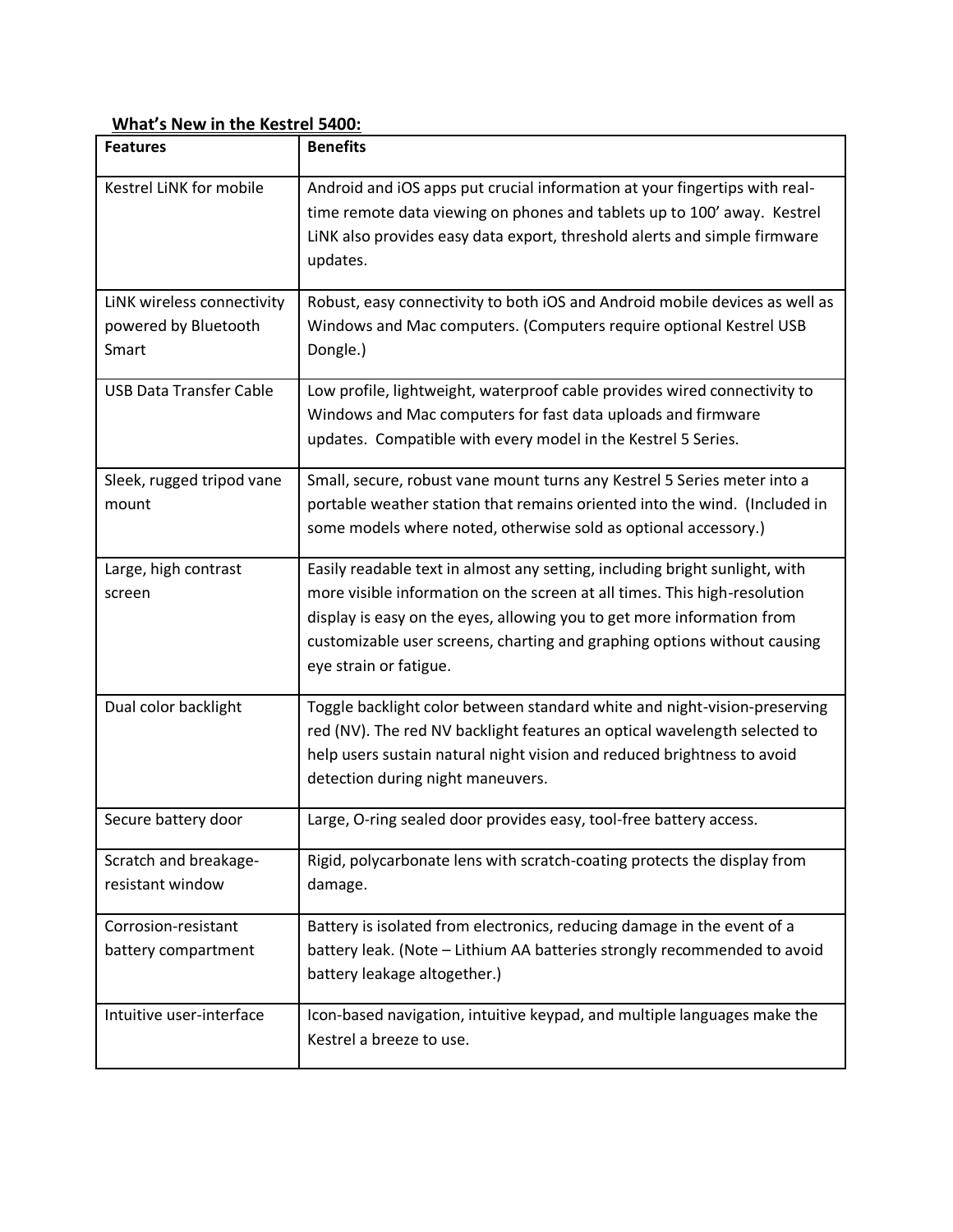#### **Measurements:**

Altitude

Barometric Pressure

- Density Altitude
- Dew Point Temperature
- Globe Temperature
- Heat Stress Index
- Naturally Aspirated Wet Bulb Temperature
- Relative Humidity
- Station Pressure (Absolute Pressure)
- Temperature
- Thermal Work Limit (TWL)
- Wet Bulb Temperature (Psychrometric)
- Wet Bulb Globe Temperature (WBGT)
- Wind Chill
- Wind Speed

#### **Who's Using the Kestrel 5400 Weather Meter:**

Athletics & Outdoor Sports

Coaches & Trainers

Construction & HVAC

Education & Classroom Use

Facilities Management

Firefighting

Hazardous Materials Response

Industrial Hygiene

Law Enforcement

Military Training and Operations

Outdoor Event Organizers